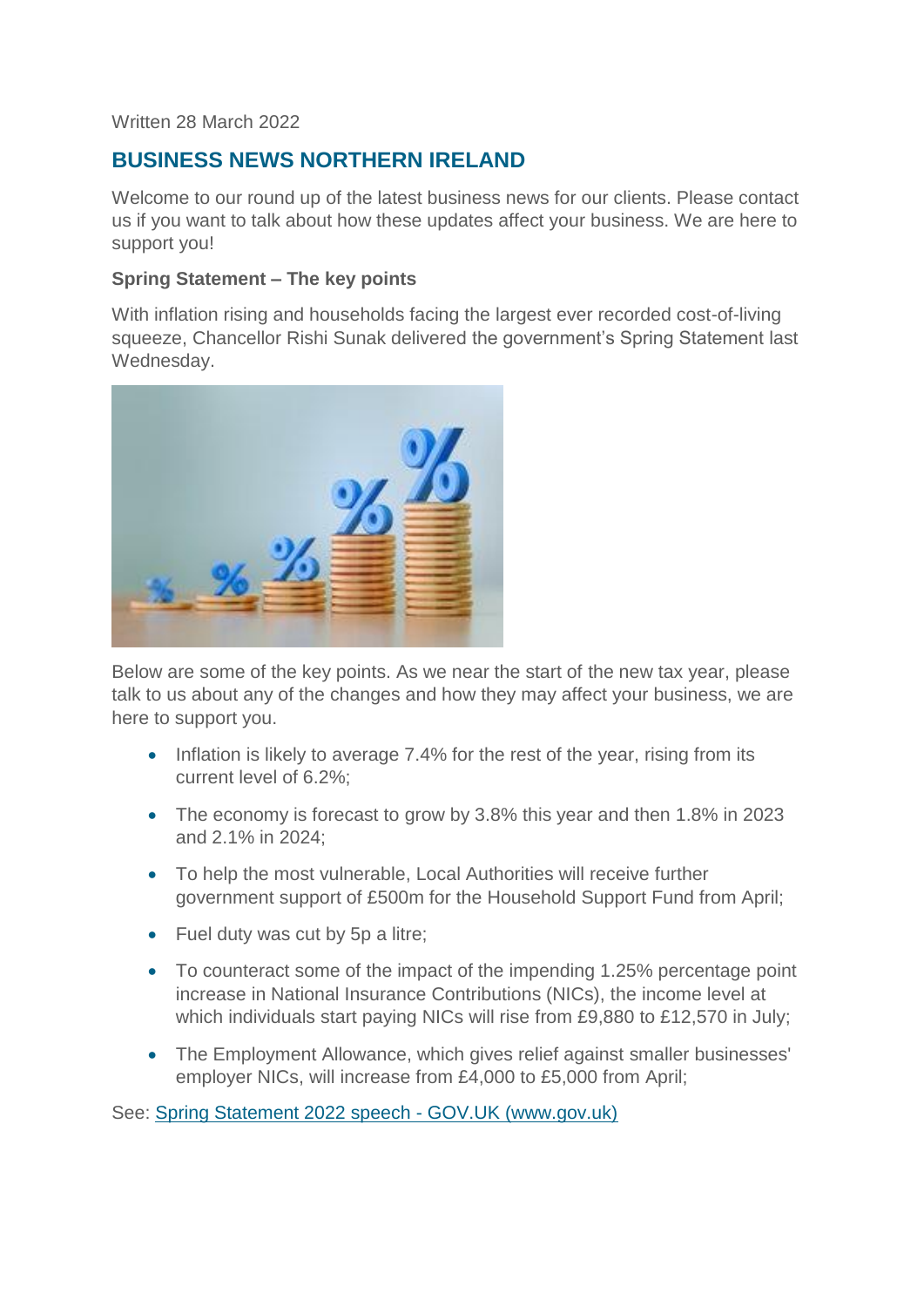# **101 Great Marketing Questions!**

Below are a few examples of some great questions from our "101 Great Marketing Questions" template we keep for clients to help think about existing marketing activities and how you can improve on them. Not all the questions will be relevant to your business, but it is a valuable exercise and may help you come up with a few ideas for growing your customer base.

- Why do our customers buy from us now?
- What new ways of generating customers can we use to build our business?
- Which of our marketing efforts brought in the bulk of our clients? What percentage of our business comes from this?
- How involved are we with our customers at the sales or transaction level?
- What ongoing sales efforts do we personally perform day to day? How do these functions differ from those we performed when we first started our business?
- Where do our customers come from specifically?
- What do we believe our greatest single advantage is?
- What aspect of our business, product or service are we most proud of or happy with?
- If we had a magic wand, would we rather attract more new customers or take more money from our existing customers, and why?
- Who else benefits from our success; excluding our customers, our employees and our family members?
- How many of our suppliers would be motivated to help us grow our business more because it will directly benefit them at a very high level? Who are they?
- When we create a new customer for our business, who else have we indirectly created a new customer for?
- Who is our ideal target market and how did we arrive at it?

You never know there may be a hidden gem or two to help your business become even more successful! Please ask us for a copy.

# **What to do with your savings?**

Saving used to be the foundation of good financial management. Putting cash away to deal with emergencies, or to build up a cash sum for anything from a deposit on a first home to our old age was the first step to financial security.

The banks and building societies were only too pleased to help us become savers. They needed our cash to lend out to other customers and they would pay interest to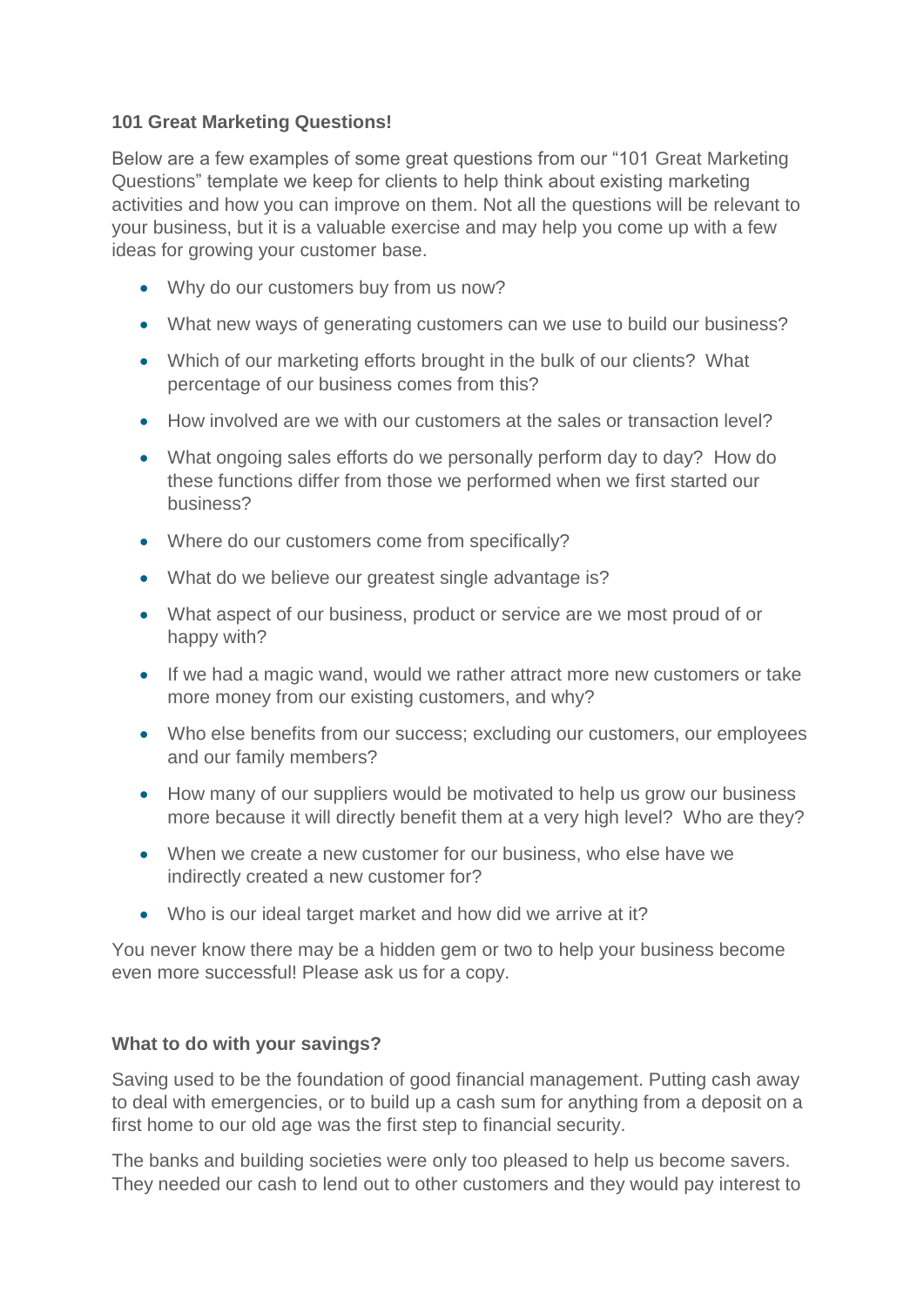encourage us to leave it on deposit with them, but times have changed. It looks as though the banks don't want your savings and they are certainly not keen on paying a good rate of interest on them.

The Covid crisis is still not over, but it could be that normal life is becoming a real prospect for the near future. The Bank of England has even raised its own interest rate – the rate that underpins the rates the high street banks use – in an attempt to get inflation under control as the economy bounces back.

But although the base rate increased from 0.1% to 0.75% in recent months, the banks don't seem too keen on passing on the increase to savers. You might still only earn 0.01% on easy-access deals from the big banks; Barclays, Lloyds (including Halifax), HSBC and NatWest (including Royal Bank of Scotland).

The simple reason is that they are already awash with cash, having benefited from an additional £187 billion savings accumulated since the start of the pandemic and total of around £974 billion sitting in easy-access accounts.

They don't need to pay you to look after your money and the reserves are so high this is unlikely to change any time soon.

It is possible to earn slightly better rates on your savings with some smaller banks and online providers. Your financial adviser could help you find the best performing accounts, but it might still be difficult to earn more than around 0.75%.

This is of course substantially below the current inflation rate of 6.2%, meaning that your savings will decline in value in real terms.

#### So what are the alternatives?

With investments, your cash is used to buy something, such as stocks and shares. These may rise and fall in the short-term, but if you invest carefully for a few years, you have an excellent chance of riding out these ups and downs and taking advantage of long-term potential growth in the markets to provide capital growth – or income.



Starting investing can seem a big step, but with help from your financial adviser, investing – in a tax-efficient ISA – can be as easy as saving. Ask them to help you select managed funds that are right for you.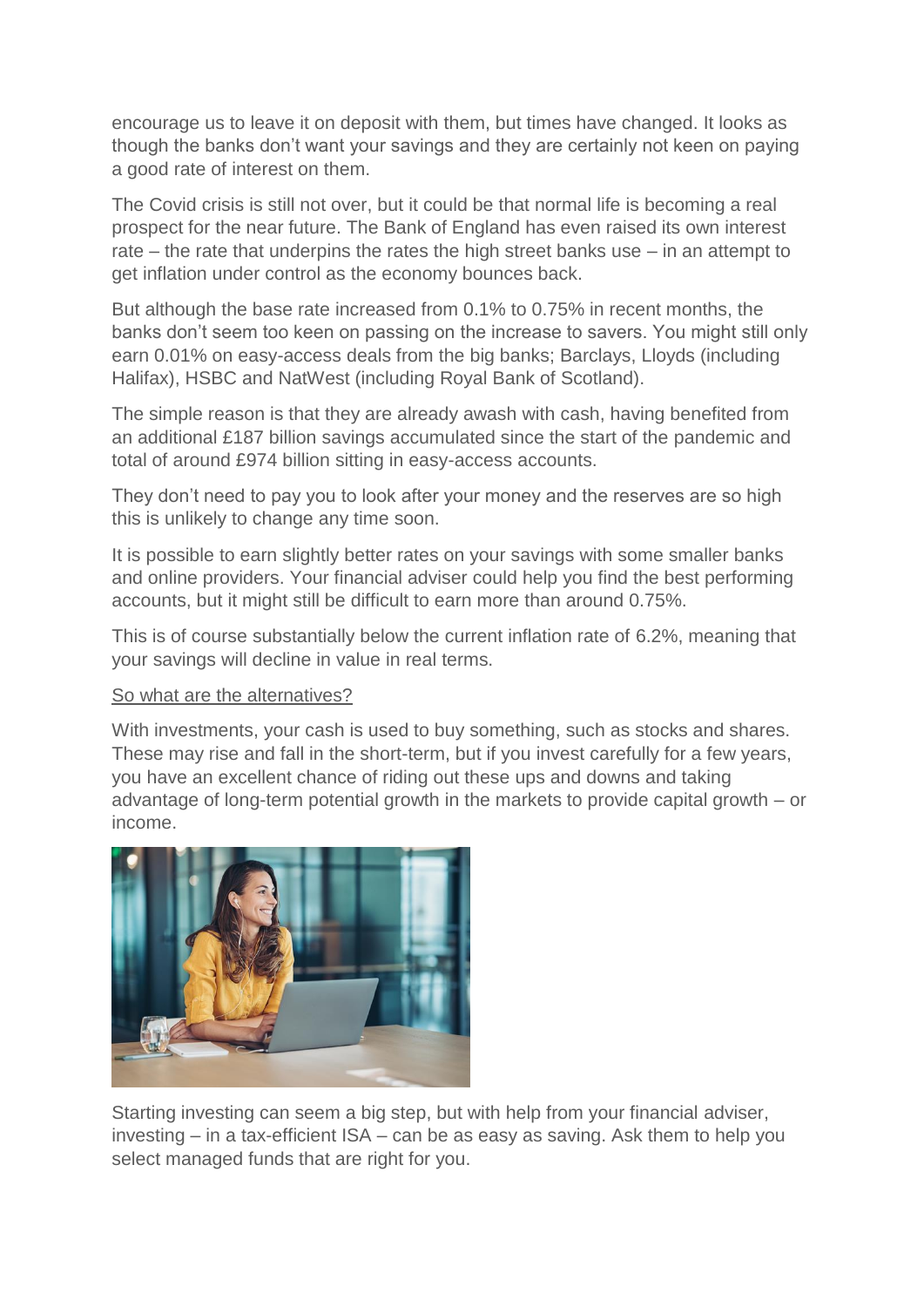Please note: The information contained in this article is based on general knowledge and does not constitute financial advice or a recommendation to suitable investment strategy, you should seek independent financial advice before embarking on any course of action. Please talk to us and we can recommend an independent adviser.

# **Tax relief for employee travel where there is "hybrid" working**

During the COVID-19 pandemic many employees were required to work from home. Since restrictions have been lifted, employers have put in place "hybrid" working arrangements whereby employees work from home on certain days and in the office for other days. Some of these arrangements are contractual and others are arranged on a voluntary basis.

HMRC have recently updated their internal guidance in their Employment Income Manual to deal with situations where employees are travelling between home and their office which, in most cases, will continue to be treated as ordinary commuting and not an allowable business journey. The exception is where home is their workplace and the place where the employee lives is dictated by the requirements of the job.

Note that [HMRC Guide 490](https://www.gov.uk/government/collections/tax-and-national-insurance-contributions-for-employee-travel-490) for employers has yet to be updated.

The legislation in section 337 ITEPA 2003 permits relief for travelling expenses necessarily incurred in travelling in the performance of the duties of the employment. Subject to certain conditions, travel may be considered to be in the performance of the duties of the employment, where:

- travel is between workplaces,
- travel is between home and work, where home is the workplace and the place where the employee lives is dictated by the requirements of the job, or
- a travelling appointment is held.

Section 338 ITEPA 2003 permits relief for the cost of travel for necessary attendance at any place in the performance of the duties of the employment. Travel for necessary attendance includes journeys that employees make to or from a place they must attend in the performance of their duties, but not journeys that are ordinary commuting or private travel.

# New HMRC example of hybrid working:

An employee works in his employer's office for 4 days every week, but the requirements of the job dictate that he must work at home every Friday. It is accepted that his home is a workplace on Friday.

His travel from home to his employer's office on Monday to Thursday is ordinary commuting because those premises are a permanent workplace. His travel costs on those days are not deductible.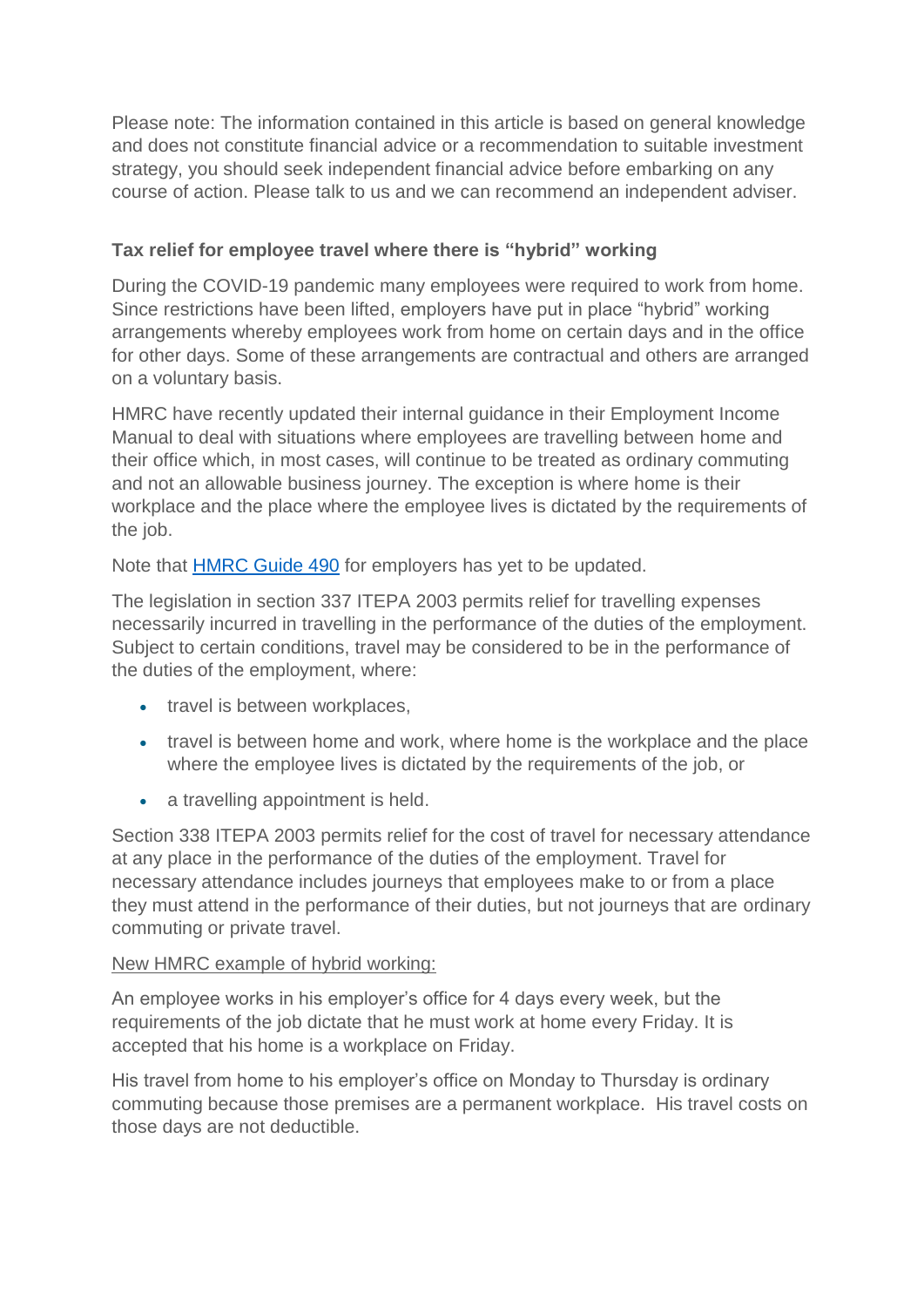If he is unexpectedly required to visit the employer's premises on Friday to carry out the duties of his employment, his travel costs are deductible under Section 337 ITEPA 2003. On that day he is travelling between two workplaces.

### Contrast with the following HMRC example:

Elliot's employer has decided to offer its employees a hybrid way of working which allows a mixture of working at home and working in the Bristol office. This flexible way of working is offered on a voluntary basis.

Elliot decides to split his time between working at home and in the Bristol office. Tax relief is not available for journeys between home and the office because the office remains a permanent workplace.

Elliot using his home as his workplace does not override the fact that it is his home and travel to a permanent workplace from home is ordinary commuting.

# See: [HMRC updated guidance -](https://www.gov.uk/hmrc-internal-manuals/employment-income-manual/eim32170) GOV.UK (www.gov.uk)

#### **What is unsecured business finance?**

There are now over 40 lenders willing to lend unsecured small business loans in the UK. Whilst the majority of these will require a personal guarantee (PG) from directors, some do not. The difficulty being they all have different criteria, different application processes and different sectors they prefer lending to. A complex and time consuming task for business owners. Our experts save you time by guiding you through these processes and they will work quickly to understand the business and financial requirements of the applicant, introducing only those lenders who can meet those needs and who are most likely to accept the unsecured business loan application.

The benefits of arranging Unsecured Business Finance are (subject to status):

- Whilst lenders like to see 1 years' worth of trading, providers can offer unsecured loans to start ups
- Borrowers do not always need to be homeowners
- Options may be available to those with an adverse credit history
- Funds can be made available within a matter of hours
- Personal loans can be used by sole traders and directors to put money into their firm.

Typical outcomes would be lenders do not take a legal charge over any specific asset. The lender does, however, seek a personal guarantee from the borrower.

Merchant cash advances means you raise finance based on your credit card turnover. Your proven average monthly turnover is typically the amount you can receive a merchant advance loan for.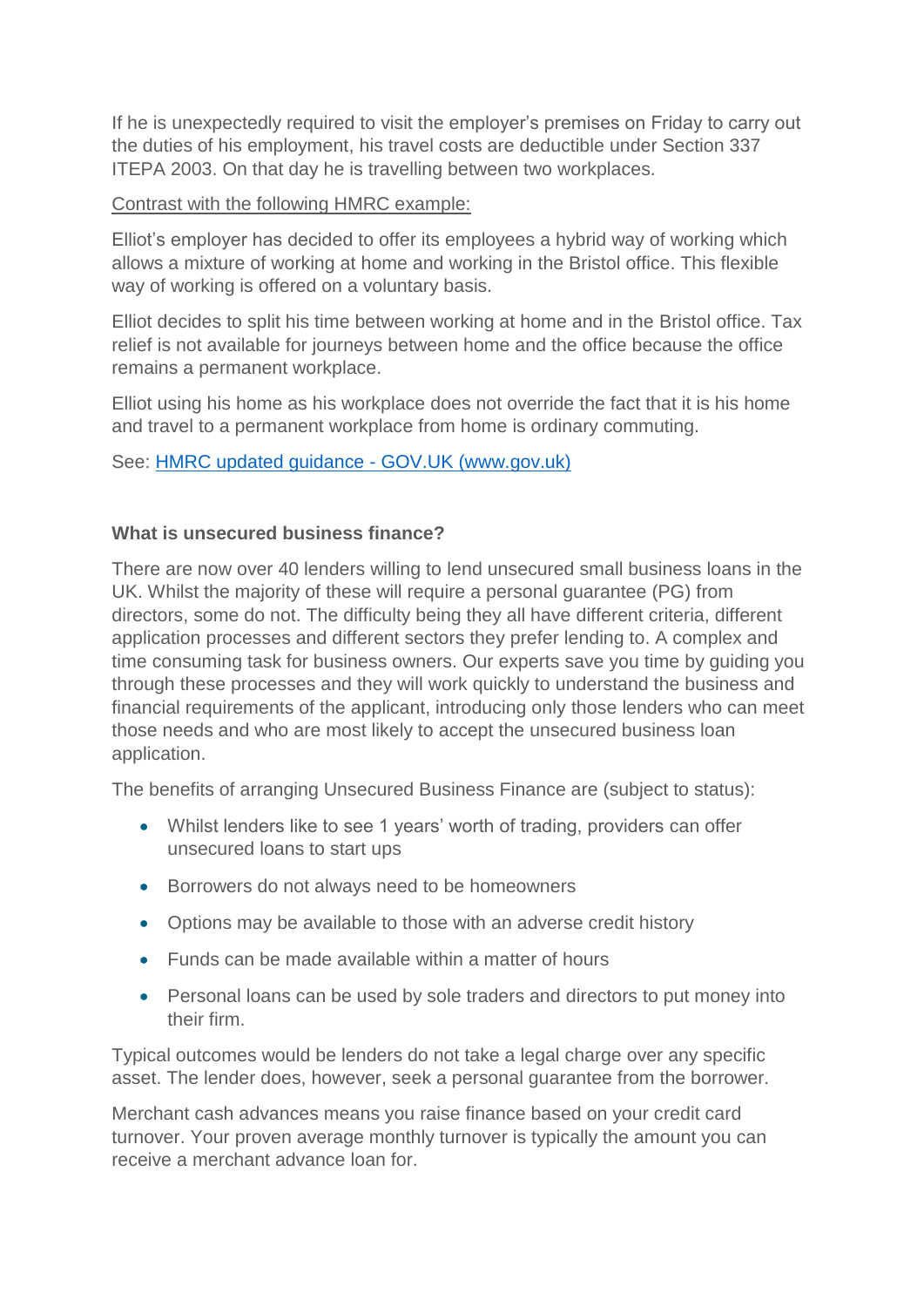Please talk to us about any financing needs you have for your business; we will be delighted to arrange a meeting with one of our experts.

#### **ICO ransomware guide and checklist for businesses**

The Information Commissioner's Office (ICO) is recommending that businesses and organisations establish incident response, disaster recovery and business continuity plans to address the heightened risk of ransomware attacks.

The recommendation accompanies ICO's new guidance, and a checklist of actions businesses should review to assess their preparedness against potential ransomware attacks on their organisation.

Ransomware is an increasingly prevalent form of cyber-attack. Personal data breaches from the ICO's caseload during 2020/2021 have seen a steady increase in the number and severity caused by ransomware. The guidance presents eight scenarios about the most common ransomware compliance issues the ICO has seen:

- Scenario 1: Attacker sophistication
- Scenario 2: Personal data breach
- Scenario 3: Breach notification
- Scenario 4: Law enforcement
- Scenario 5: Attacker tactics, techniques and procedures
- Scenario 6: Disaster recovery
- Scenario 7: Ransomware payment
- Scenario 8: Testing and assessing security controls

#### Ransomware payment and data protection compliance

In its guidance, the ICO supports the position of law enforcement in not encouraging, endorsing or condoning the payment of ransom demands to criminals by businesses who have lost access to their systems and data. The ICO also does not consider the payment of a ransom as an 'appropriate measure' to restore personal data in the event of a disaster.

Businesses that choose to pay the ransom to avoid the data being published should still presume that the data is compromised. They should take actions accordingly to mitigate the risks to individuals even though the ransom fee has been paid and – where necessary – inform the ICO of the breach.

See: [Ransomware and data protection compliance | ICO](https://ico.org.uk/for-organisations/guide-to-data-protection/guide-to-the-general-data-protection-regulation-gdpr/security/ransomware-and-data-protection-compliance)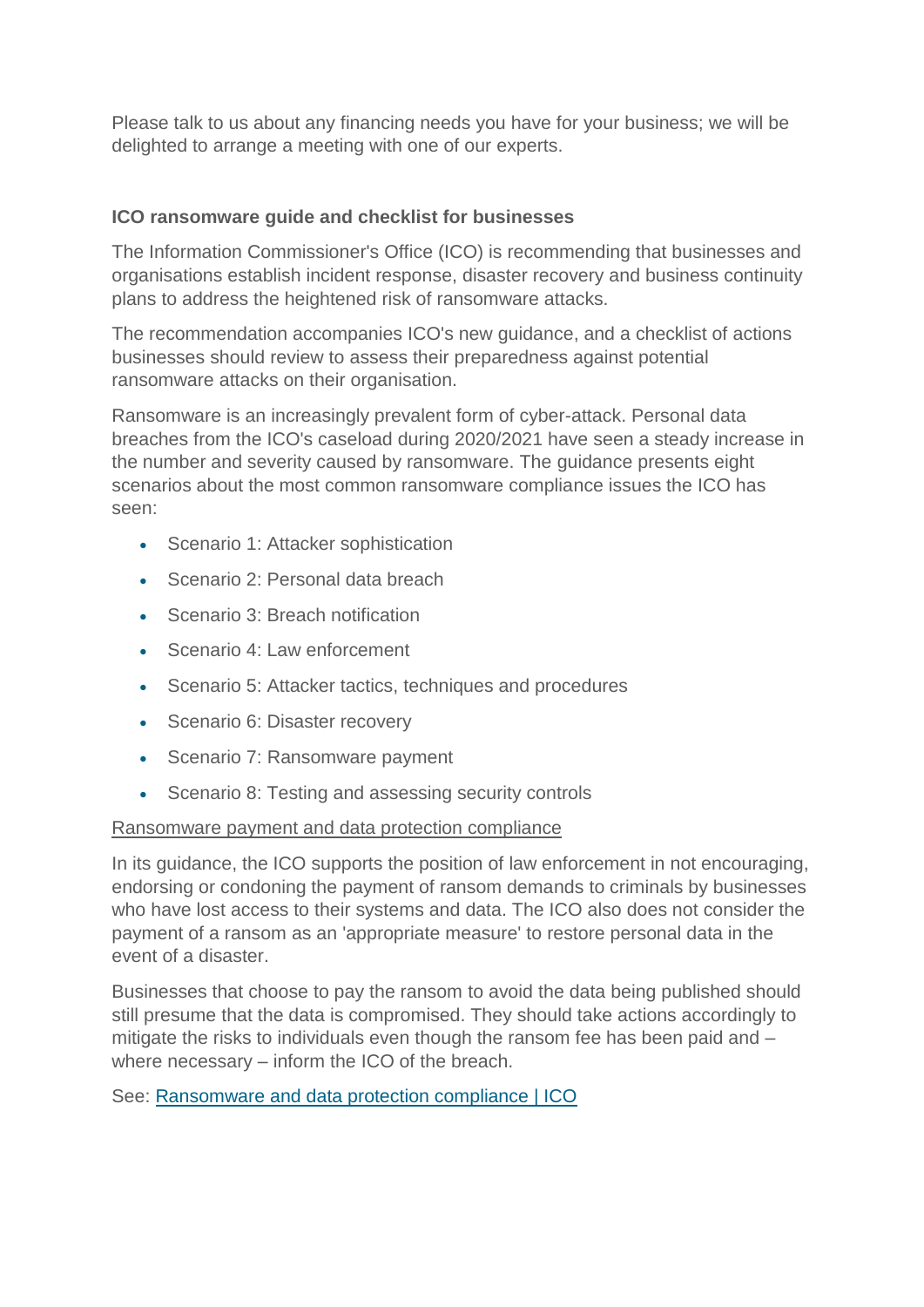# **UK Space Agency to co-host Summit for Space Sustainability**

The UK Space Agency will co-host a global summit to agree new ways of ensuring a safe, sustainable and secure space environment, including tackling space debris which threatens the satellites we rely on in our daily lives.

The [4th Summit for Space Sustainability,](https://swfsummit.org/) hosted with the Secure World Foundation in London on the 22 and 23 June, brings together government, industry and academics from around the world to discuss how to ensure the sustainability of space operations.

Orbital congestion created by space debris is one of the biggest global challenges facing the space sector. There are currently around 30,000 pieces of debris in orbit large enough to be tracked from Earth such as old satellites, spent rocket bodies and even tools dropped by astronauts. But there are also an estimated 130 million pieces of smaller debris.

Space debris can stay in orbit for hundreds of years and present a real danger to the rapidly increasing number of new satellites being launched each year which provide vital services, including communications and climate change monitoring.

# See: [UK Space Agency to co-host Summit for Space Sustainability -](https://www.gov.uk/government/news/uk-space-agency-to-co-host-summit-for-space-sustainability) GOV.UK [\(www.gov.uk\)](https://www.gov.uk/government/news/uk-space-agency-to-co-host-summit-for-space-sustainability)

#### **Newry, Mourne and Down employer feedback survey**

Newry, Mourne and Down District Council is developing a strategy and suite of deliverables for the 'A Place to Work' strand of its new Labour Market Partnership.

The strategy aims to promote Newry, Mourne and Down District Council area as a great place to work. As part of this strategy, the council is asking local employers to complete its employer feedback survey which focuses on how to keep local talent and attract new talent to the area.

The survey should take no more than ten minutes to complete.

Access the Newry, Mourne and Down District Council [employer feedback survey.](https://www.surveymonkey.co.uk/r/2MN8T7S)

#### **Rates support scheme encourages businesses back to the high street**

The Back in Business scheme aims to give business owners who set up in empty retail premises help to get established in the first two years of operation. With over 12,500 vacant business premises across Northern Ireland, the scheme also aims to help attract businesses onto the high street and into town centres.

#### What support is available?

The Back in Business scheme offers 50% rate relief for up to two years when empty retail premises become occupied.